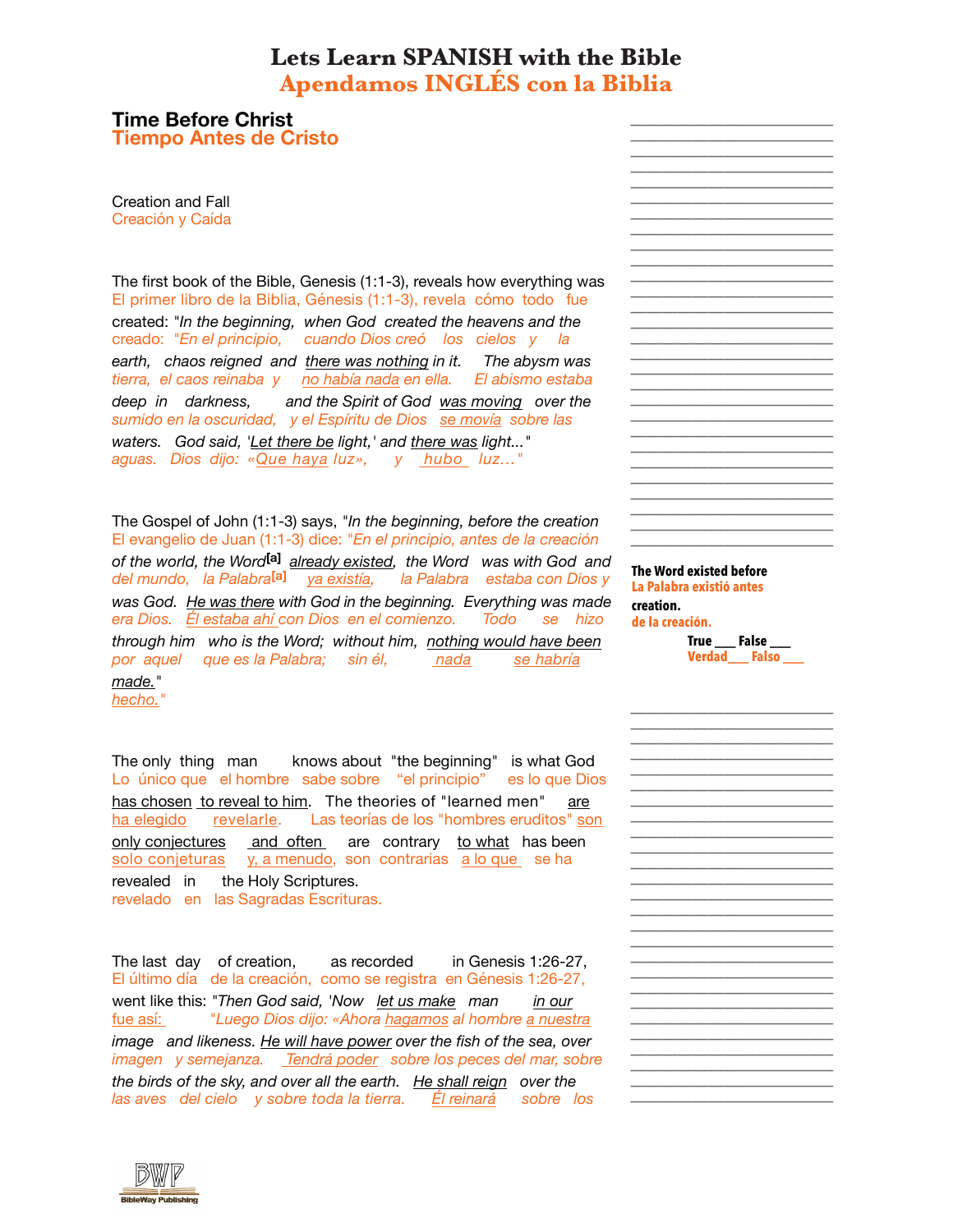*animales terrestres, y sobre todos los que se arrastran por el suelo»*. *land animals, and over all that creep along the ground."*

Dios creó al hombre a su imagen y semejanza, Él los creó hombre y mujer. Esta creación fue diferente de todas sus otras creaciones, ya que ellos fueron creados a semejanza de Dios, a Su imagen. El hombre no es una copia exacta de Dios. El hombre fue creado carne y sangre mientras que Dios es espíritu. God created man In His own image and likeness, He created them man and woman. This creation was different from all his other creations, for they were made in God's likeness, in His image. Man is not an exact copy of God. Man was created flesh and blood while God is spirit.

Dios puso al hombre en medio de Su creación para gobernar y tener dominio sobre ésta. Le dijo al hombre, Adam, que la trabajara y la cuidara. *"Luego el SEÑOR Dios le ordenó al hombre: «Puedes comer libremente de cualquier árbol en el jardín, pero no debes comer del árbol del conocimiento del bien y del mal porque el día que lo hagas, sin duda morirás»."* (Génesis 2:16-17) God placed man in the midst of His creation to rule and have dominion over it. He told the man, Adam, to work it and take care of it. *"Then the LORD God commanded the man, "You may freely eat of any tree in the garden, but you must not eat of the tree of the knowledge of good and evil, for on the day you do, you will surely die."* (Genesis 2:16-17)

El diablo tomó la forma de una serpiente para tentar a Eva, mintiéndole. *"Cuando la mujer vio que el árbol era hermoso y los frutos que daba eran buenos para comer, y que además ese árbol era atractivo por la sabiduría que podía dar, tomó algunos frutos del árbol y se los comió. Su esposo se encontraba con ella, ella le dio, y él también comió."* (Génesis 3:6) The devil took the form of a serpent to tempt Eve by lying to her. *"When the woman saw that the tree was beautiful and the fruits it bore were good to eat, and that furthermore that tree was attractive because of the wisdom it could give, she took some fruits from the tree and ate them. Her husband was with her, she gave to him, and he also ate."* (Genesis 3:6)

En el Nuevo Testamento, por inspiración divina, Santiago define el proceso de la tentación, de esta manera: *"Uno es tentado cuando se deja llevar por un mal deseo que lo atrae y* In the New Testament, by divine inspiration, James defines the process of temptation, in this way: *"One is tempted when he allows himself to be carried away by an evil desire that attracts and*



**Adán, al igual que toda la humanidad, fue creado… a. \_\_\_ Exactamente como Dios. b. \_\_\_ Como todos los demás animales c. \_\_\_ A semejanza de Dios. Adam, like all of mankind, was created.... a. \_\_\_ Exactly like God. b. \_\_\_ Like all other animals. c. \_\_\_ In the likeness of God.**

**\_\_\_\_\_\_\_\_\_\_\_\_\_\_\_\_\_\_\_\_\_\_\_\_\_\_ \_\_\_\_\_\_\_\_\_\_\_\_\_\_\_\_\_\_\_\_\_\_\_\_\_\_ \_\_\_\_\_\_\_\_\_\_\_\_\_\_\_\_\_\_\_\_\_\_\_\_\_\_ \_\_\_\_\_\_\_\_\_\_\_\_\_\_\_\_\_\_\_\_\_\_\_\_\_\_ \_\_\_\_\_\_\_\_\_\_\_\_\_\_\_\_\_\_\_\_\_\_\_\_\_\_ \_\_\_\_\_\_\_\_\_\_\_\_\_\_\_\_\_\_\_\_\_\_\_\_\_\_**

**The only instruction God gave Adam was not to eat from the tree of knowledge of good and evil. La única instrucción que Dios le dio a Adán fue no comer del árbol del conocimiento del bien y del mal.**

**True** False **Verdad \_\_\_ Falso \_\_\_**



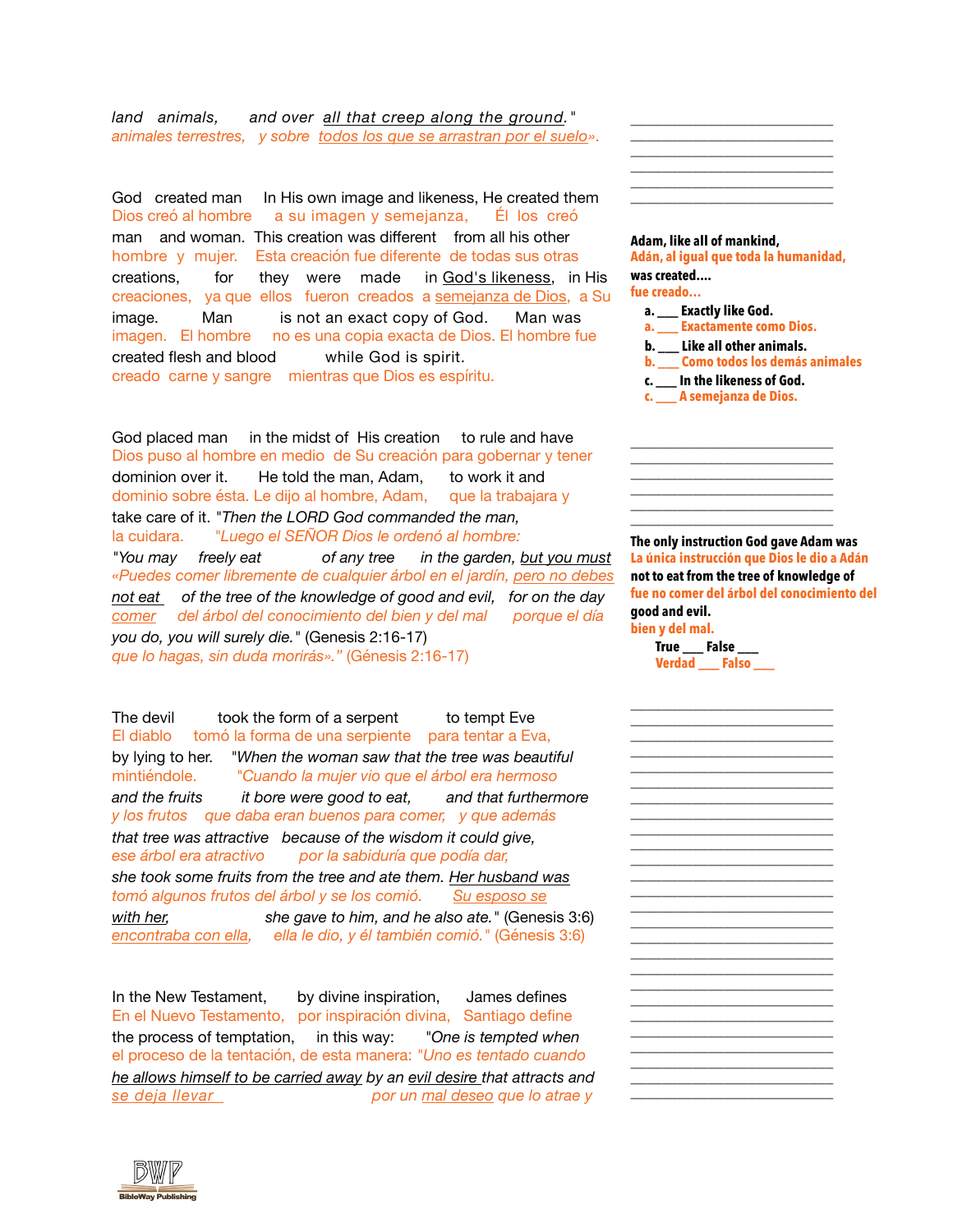*y lo seduce. Luego, el deseo malo da a luz el pecado, y el pecado, una vez que ha crecido, conduce a la muerte."* (Santiago 1:14-15) Para Eva, la fruta era agradable a la vista y deseable para obtener sabiduría, pero la desobediencia tiene consecuencias. En este caso la consecuencia fue inmediata. Sin embargo, en algunas situaciones el pecado puede no ser descubierto hasta el juicio cuando uno se enfrenta a Dios. Adán y Eva fueron expulsados del paraíso *seduces him. Then evil desire gives birth to sin, and sin, once it has grown, leads to death."* (James 1:14-15) For Eve, the fruit was pleasing to the eye and desirable for wisdom, but disobedience has consequences. In this case the consequence was immediate. However, in some situations, sin may not be discovered until judgment when one is confronted by God. Adam and Eve were expelled from paradise to a land of arduous and painful toil.

**\_\_\_\_\_\_\_\_\_\_\_\_\_\_\_\_\_\_\_\_\_\_\_\_\_\_ \_\_\_\_\_\_\_\_\_\_\_\_\_\_\_\_\_\_\_\_\_\_\_\_\_\_ \_\_\_\_\_\_\_\_\_\_\_\_\_\_\_\_\_\_\_\_\_\_\_\_\_\_ \_\_\_\_\_\_\_\_\_\_\_\_\_\_\_\_\_\_\_\_\_\_\_\_\_\_ \_\_\_\_\_\_\_\_\_\_\_\_\_\_\_\_\_\_\_\_\_\_\_\_\_\_ \_\_\_\_\_\_\_\_\_\_\_\_\_\_\_\_\_\_\_\_\_\_\_\_\_\_ \_\_\_\_\_\_\_\_\_\_\_\_\_\_\_\_\_\_\_\_\_\_\_\_\_\_ \_\_\_\_\_\_\_\_\_\_\_\_\_\_\_\_\_\_\_\_\_\_\_\_\_\_ \_\_\_\_\_\_\_\_\_\_\_\_\_\_\_\_\_\_\_\_\_\_\_\_\_\_ \_\_\_\_\_\_\_\_\_\_\_\_\_\_\_\_\_\_\_\_\_\_\_\_\_\_ \_\_\_\_\_\_\_\_\_\_\_\_\_\_\_\_\_\_\_\_\_\_\_\_\_\_ \_\_\_\_\_\_\_\_\_\_\_\_\_\_\_\_\_\_\_\_\_\_\_\_\_\_ \_\_\_\_\_\_\_\_\_\_\_\_\_\_\_\_\_\_\_\_\_\_\_\_\_\_ \_\_\_\_\_\_\_\_\_\_\_\_\_\_\_\_\_\_\_\_\_\_\_\_\_\_ \_\_\_\_\_\_\_\_\_\_\_\_\_\_\_\_\_\_\_\_\_\_\_\_\_\_ \_\_\_\_\_\_\_\_\_\_\_\_\_\_\_\_\_\_\_\_\_\_\_\_\_\_ \_\_\_\_\_\_\_\_\_\_\_\_\_\_\_\_\_\_\_\_\_\_\_\_\_\_ \_\_\_\_\_\_\_\_\_\_\_\_\_\_\_\_\_\_\_\_\_\_\_\_\_\_ \_\_\_\_\_\_\_\_\_\_\_\_\_\_\_\_\_\_\_\_\_\_\_\_\_\_ \_\_\_\_\_\_\_\_\_\_\_\_\_\_\_\_\_\_\_\_\_\_\_\_\_\_ \_\_\_\_\_\_\_\_\_\_\_\_\_\_\_\_\_\_\_\_\_\_\_\_\_\_ \_\_\_\_\_\_\_\_\_\_\_\_\_\_\_\_\_\_\_\_\_\_\_\_\_\_ \_\_\_\_\_\_\_\_\_\_\_\_\_\_\_\_\_\_\_\_\_\_\_\_\_\_ \_\_\_\_\_\_\_\_\_\_\_\_\_\_\_\_\_\_\_\_\_\_\_\_\_\_ \_\_\_\_\_\_\_\_\_\_\_\_\_\_\_\_\_\_\_\_\_\_\_\_\_\_ \_\_\_\_\_\_\_\_\_\_\_\_\_\_\_\_\_\_\_\_\_\_\_\_\_\_ \_\_\_\_\_\_\_\_\_\_\_\_\_\_\_\_\_\_\_\_\_\_\_\_\_\_ \_\_\_\_\_\_\_\_\_\_\_\_\_\_\_\_\_\_\_\_\_\_\_\_\_\_ \_\_\_\_\_\_\_\_\_\_\_\_\_\_\_\_\_\_\_\_\_\_\_\_\_\_ \_\_\_\_\_\_\_\_\_\_\_\_\_\_\_\_\_\_\_\_\_\_\_\_\_\_ \_\_\_\_\_\_\_\_\_\_\_\_\_\_\_\_\_\_\_\_\_\_\_\_\_\_ \_\_\_\_\_\_\_\_\_\_\_\_\_\_\_\_\_\_\_\_\_\_\_\_\_\_ \_\_\_\_\_\_\_\_\_\_\_\_\_\_\_\_\_\_\_\_\_\_\_\_\_\_ \_\_\_\_\_\_\_\_\_\_\_\_\_\_\_\_\_\_\_\_\_\_\_\_\_\_ \_\_\_\_\_\_\_\_\_\_\_\_\_\_\_\_\_\_\_\_\_\_\_\_\_\_ \_\_\_\_\_\_\_\_\_\_\_\_\_\_\_\_\_\_\_\_\_\_\_\_\_\_ \_\_\_\_\_\_\_\_\_\_\_\_\_\_\_\_\_\_\_\_\_\_\_\_\_\_ \_\_\_\_\_\_\_\_\_\_\_\_\_\_\_\_\_\_\_\_\_\_\_\_\_\_ \_\_\_\_\_\_\_\_\_\_\_\_\_\_\_\_\_\_\_\_\_\_\_\_\_\_ \_\_\_\_\_\_\_\_\_\_\_\_\_\_\_\_\_\_\_\_\_\_\_\_\_\_ \_\_\_\_\_\_\_\_\_\_\_\_\_\_\_\_\_\_\_\_\_\_\_\_\_\_ \_\_\_\_\_\_\_\_\_\_\_\_\_\_\_\_\_\_\_\_\_\_\_\_\_\_ \_\_\_\_\_\_\_\_\_\_\_\_\_\_\_\_\_\_\_\_\_\_\_\_\_\_ \_\_\_\_\_\_\_\_\_\_\_\_\_\_\_\_\_\_\_\_\_\_\_\_\_\_ \_\_\_\_\_\_\_\_\_\_\_\_\_\_\_\_\_\_\_\_\_\_\_\_\_\_ \_\_\_\_\_\_\_\_\_\_\_\_\_\_\_\_\_\_\_\_\_\_\_\_\_\_ \_\_\_\_\_\_\_\_\_\_\_\_\_\_\_\_\_\_\_\_\_\_\_\_\_\_ \_\_\_\_\_\_\_\_\_\_\_\_\_\_\_\_\_\_\_\_\_\_\_\_\_\_ \_\_\_\_\_\_\_\_\_\_\_\_\_\_\_\_\_\_\_\_\_\_\_\_\_\_ \_\_\_\_\_\_\_\_\_\_\_\_\_\_\_\_\_\_\_\_\_\_\_\_\_\_ \_\_\_\_\_\_\_\_\_\_\_\_\_\_\_\_\_\_\_\_\_\_\_\_\_\_ \_\_\_\_\_\_\_\_\_\_\_\_\_\_\_\_\_\_\_\_\_\_\_\_\_\_ \_\_\_\_\_\_\_\_\_\_\_\_\_\_\_\_\_\_\_\_\_\_\_\_\_\_ \_\_\_\_\_\_\_\_\_\_\_\_\_\_\_\_\_\_\_\_\_\_\_\_\_\_ \_\_\_\_\_\_\_\_\_\_\_\_\_\_\_\_\_\_\_\_\_\_\_\_\_\_ \_\_\_\_\_\_\_\_\_\_\_\_\_\_\_\_\_\_\_\_\_\_\_\_\_\_ \_\_\_\_\_\_\_\_\_\_\_\_\_\_\_\_\_\_\_\_\_\_\_\_\_\_ \_\_\_\_\_\_\_\_\_\_\_\_\_\_\_\_\_\_\_\_\_\_\_\_\_\_ \_\_\_\_\_\_\_\_\_\_\_\_\_\_\_\_\_\_\_\_\_\_\_\_\_\_ \_\_\_\_\_\_\_\_\_\_\_\_\_\_\_\_\_\_\_\_\_\_\_\_\_\_ \_\_\_\_\_\_\_\_\_\_\_\_\_\_\_\_\_\_\_\_\_\_\_\_\_\_ \_\_\_\_\_\_\_\_\_\_\_\_\_\_\_\_\_\_\_\_\_\_\_\_\_\_ \_\_\_\_\_\_\_\_\_\_\_\_\_\_\_\_\_\_\_\_\_\_\_\_\_\_ \_\_\_\_\_\_\_\_\_\_\_\_\_\_\_\_\_\_\_\_\_\_\_\_\_\_**

a una tierra de arduo y dolorosa labor.

"Entonces el SEÑOR Dios le dijo a la serpiente: -Por haber hecho esto, entre todos los animales, sólo tú serás castigada. Tendrás que arrastrarte sobre tu vientre y comerás polvo todos los días de tu vida. Haré que tú y la mujer sean enemigas y que tu descendencia sea enemiga de la de ella. La descendencia de ella buscará aplastarte la cabeza mientras tú le tratarás de picar en el talón. *"Then the LORD God said to the serpent: -For having done this, among all the animals, you alone will be punished. You will have to crawl on your belly and eat dust all the days of your life. I will make you and the woman enemies, and your offspring shall be enemies of her offspring. Her offspring will seek to crush your head while you will try to sting her heel.*

## *Then God said to the woman:*

Después Dios le dijo a la mujer:

—Te daré más trabajo y multiplicaré tus embarazos; y con todo y tu duro trabajo, tendrás también que dar a luz a los hijos.**[b]** Desearás estar con tu marido, pero él te dominará a ti.**[c]** *-I will give you more toil and multiply your pregnancies; and with all your hard labor, you will also have to bear children.[b] You will desire to be with your husband, but he will rule over you.[c]*

Luego Dios le dijo al hombre: *Then God said to the man:*

—Ya que tú obedeciste a tu mujer y comiste del árbol *-Since you obeyed your wife and ate from the tree*

que yo te había prohibido, la tierra estará maldita por tu culpa.

*that I had forbidden you, the earth will be cursed because of you.*

Tendrás que conseguir la comida por medio de duro trabajo, *You will have to get food by hard work*